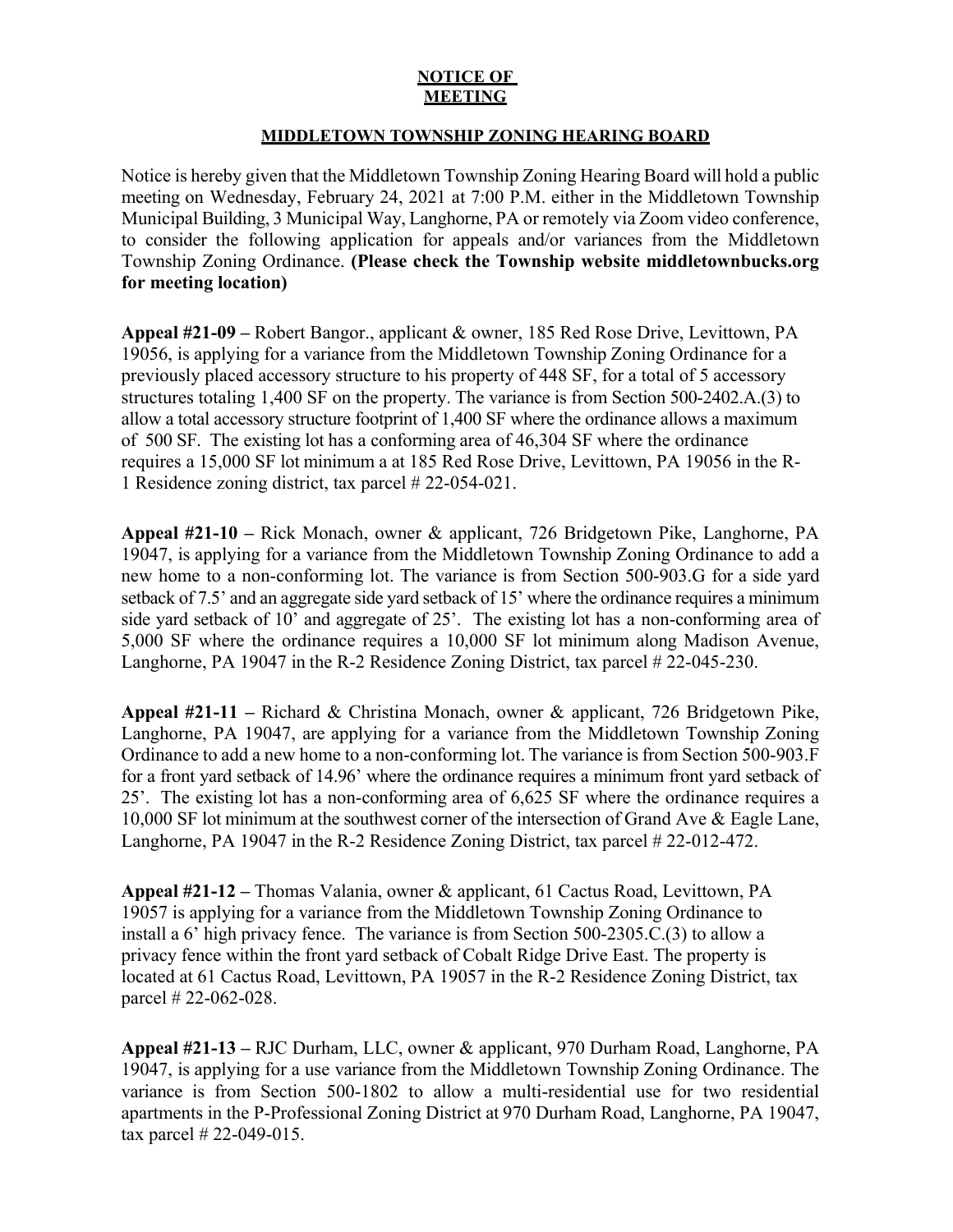**Appeal #21-14 –** Kenneth Nealis, owner & applicant, 60 Fountain Road, Levittown, PA 19056 is applying for a variance from the Middletown Township Zoning Ordinance to install a 6' high privacy fence. The variance is from Section 500-2305.C.(3) to allow a privacy fence within the front yard setback of Flamehill Road. The property is located at 60 Fountain Road, Levittown, PA 19056 in the R-2 Residence Zoning District, tax parcel # 22-054-060.

**Appeal #21-15 –** Francis Marc Gravante, owner & applicant, 833 Trenton Road, Langhorne, PA 19047, is applying for a use variance from the Middletown Township Zoning Ordinance. The variance is from Section 500-802 to allow a personal service use in the R-1 Residence Zoning District. The property is located at 833 Trenton Road, Langhorne, PA 19047, tax parcel #22-037-011.

**Appeal #21-16 –** Ivona Czarnecki, applicant, 288 Juanita Ct., Levittown, PA 19057, is applying for a use variance from the Middletown Township Zoning Ordinance. The variance is from Section 500-1502 to allow a personal service establishment use in the C-Commercial Zoning District. The property is located at 5257 New Falls Road, Levittown, PA 19056, tax parcel #22-060-075-1-2C.

**Appeal #21-17 –** Munz Construction, applicant, 201 Buck Road, Holland, PA 18966 and Mr. & Mrs. Eldred, owner, 281 Woods Edge Place, Langhorne, PA 19047, are applying for variances from the Middletown Township Zoning Ordinance to add a building addition. The variances are from Section 500-1203.B(2) to allow a 62% impervious surface area where the ordinance requires a 40% maximum and Section 500-1203.F(3)(c) for a rear yard setback of 18.42' where the minimum rear yard requirement is 20'. The existing lot has a non-conforming area of 3,923 SF where the ordinance requires a 4,000 SF lot minimum at 281 Woods Edge Place, Langhorne, PA 19047 in the MR Multi Residential Zoning District, tax parcel # 22-068- 038.

**Appeal #21-18 –** Dennis Lord, owner & applicant, 15 Calicobush Road, Levittown, PA 19056, is applying for variances from the Middletown Township Zoning Ordinance to add a porch addition. The variances are from Section 500-803.D to allow a 27% building coverage where the ordinance requires a 20% maximum and Section 500-803.I to allow a 39.7% impervious surface area where the ordinance requires a 30% maximum. The existing lot has a nonconforming area of 7,000 SF where the ordinance requires a 10,000 SF lot minimum at 15 Calicobush Road, Levittown, PA 19056 in the R-2 Residence Zoning District, tax parcel # 22- 061-352.

Additional details are posted on the Township website at Middletownbucks.org. **The public may participate in the meeting by contacting the Building and Zoning Office at 215-750- 3800 ext. 1110 to receive a phone number or link to participate in the meeting, emailing your comments to PJEnnis@middletownbucks.org or by mailing your public comments to Patrick J. Ennis, Director of Building and Zoning, 3 Municipal Way, Langhorne, PA 19047.** 

The Zoning Hearing Board decides who may participate in the hearing before it as a party, subject to Section 908(3) of the Municipalities Planning Code (MPC). The MPC permits party status to any person "affected" by the application. Having taxpayer status alone is not enough to claim party status; however, a person whose property or business abuts the property that is the subject of the appeal is affected and should qualify as a party. Ultimately, the ZHB makes the party status determination after reviewing the request.